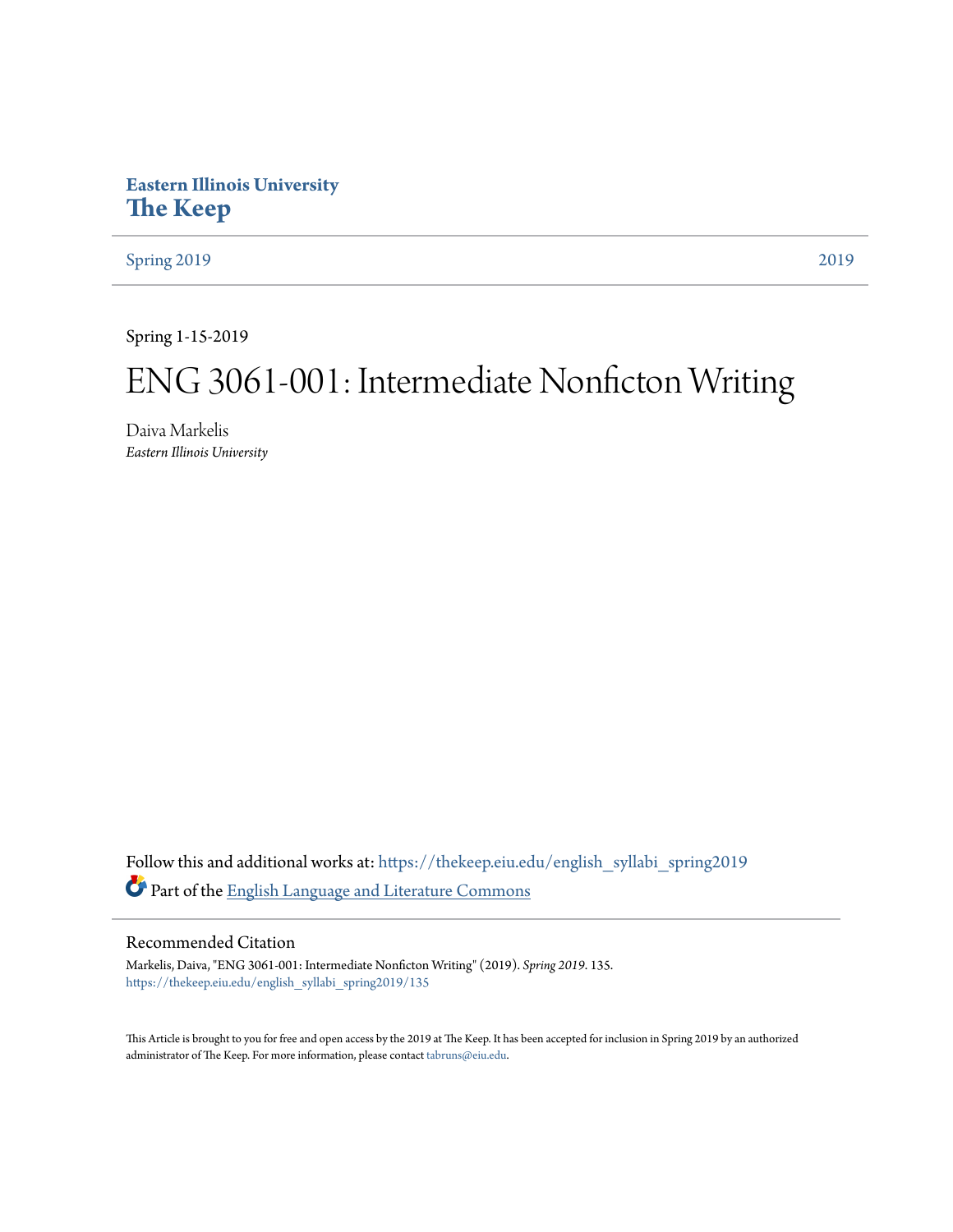#### ENGLISH 3061, Spring 2019 Intermediate Nonfiction Writing TITH 11:00 to 12:15 Coieman Hall 3159 Dr. Daiva Markelis/dmmarkelis@eiu.edu Office: Coleman Hall 3375 Office Hours: M 9:30 to 1 1:30 T/TR 12:30 to 1:30 and by appointment

#### Purpose of the Course

This course is designed to introduce you to nonfiction as a geme of creating writing, to give you ample practice in writing various short nonfiction pieces, and to teach you to revise these pieces effectively.

#### Books and Materials

Writing Creative Nonfiction. Edited by Philip Gerard and Carolyn Porche Jn Fact: The Best of Creative Nonfiction by Lee Gutkind

### Requirements

- 1. Read the assigned material by the assigned date and participate in class discussions.
- 2. Write and workshop six essays on various topics. (Most of these will be short and quite fun.)
- 3. Critique the writing of classmates in a constructive manner, both orally and in writing.
- 4. Submit a portfolio of creative work at the end of the semester. The portfolio should include all assignments as well as any in-class writing exercises you choose to submit.

### Grade Breakdown

Writing Portfolio: 60% Attendance/Participation/Written Peer Critique: 30% Participation in Lions in Winter/English Studies Conference/or extra essay 10%

### Writing Portfolio

In creative writing courses, grading is a necessary evil. l have found through experience that a specific grade on every written piece of work sometimes discourages writers. Often they look at the grade and forgo the comments. Portfolios, where one grade is given at the end for your entire creative output, work to your advantage. You can rewrite as many times as you like; I will give you ample feedback on each piece and encourage you to make appointments to see me about your writing progress.

Part of your grade will be determined by how thoughtfully you incorporate the suggestions of others as well as how well you develop your own inner writing critic. Final drafts must also be free of grammatical and mechanical errors. Please visit the Writing Center if you need help with verb tense, sentence structure, comma use, etc.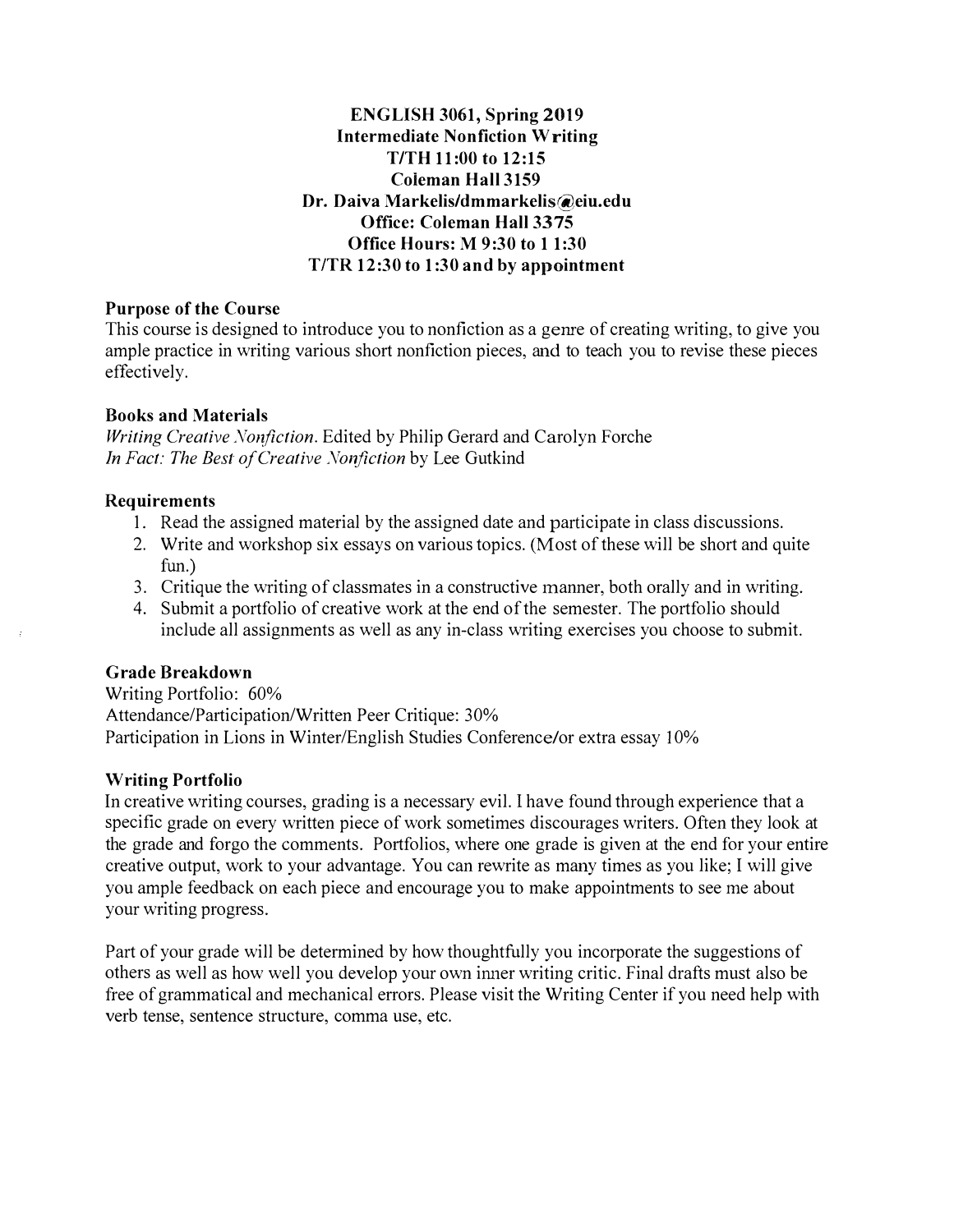Workshopping Procedure A large part of this course will be devoted to the workshop, a popular method of critiquing creative writing. This is how it works: You make a copy of your piece for every member of the class. You read your essay out loud. Class members have a few minutes to write down comments, questions, and suggestions for revision. Class members discuss strengths and weaknesses. (You remain silent.) At the end of discussion you respond to the critique and have the option of asking for more feedback on specific sections that the class may have overlooked. Feel free to take notes on what is said in order to help you revise. Note: You must submit copies of your piece at least two days before your workshop. You may hand them out in a previous class or via email attachments to class members. We'll set up a listserv the first week of class. We may even try to submit them through D2L.

### Participation

Participation includes not only actively discussing the readings, but also making insightful and constructive comments on the writing of your peers. You must submit 2 typed paragraphs for every essay we workshop. You may email these to the author, or you may attach them to your copy of the story after the workshop. You must also send the same typed critique to me. I must get the critique before the beginning of class. No exceptions. You may, of course, hand me the TYPED critiques during the class period. (We may discuss other methods and formats for critique.)

#### Attendance

Many of the ideas used in your essays will be generated in class discussions or in-class writing, which is why it is very important that you come to each class session. I realize, however, that emergencies do occur. Excused absences are those outlined in the student catalogue: "illness, emergency, or university activity." Documentation is required for all excused absences. Unexcused absences are pretty much all others--oversleeping, hangovers, finishing papers for other classes, out-of-town trips "because I'm homesick." More than three unexcused absences may lower your attendance/participation grade to an E.

### University Policies

( 1) Academic integrity - Students are expected to maintain principles of academic integrity and conduct as defined in EIU's Code of Conduct

(http://www.eiu.edu/judicial/studentconductcode.php) Violations will be reported to the Office of Student Standards.

(2) Students with disabilities - If you are a student with a documented disability in need of accommodations to fully participate in this class, please contact the Office of Student Disability Services (OSDS). All accommodations must be approved through OSDS. Please stop by Ninth Street Hall, Room 2006, or call 217-581-6583.

(3) The Student Success Center - Students who are having difficulty achieving their academic goals are encouraged to contact the Student Success Center ( www.eiu.edu/-success) for assistance with time management, test taking, note taking, avoiding procrastination, setting goals, and other skills to support academic achievement. The Student Success Center provides individualized consultations. To make an appointment, call 2 17-58 1-6696, or go to 9th Street Hall, Room 1302.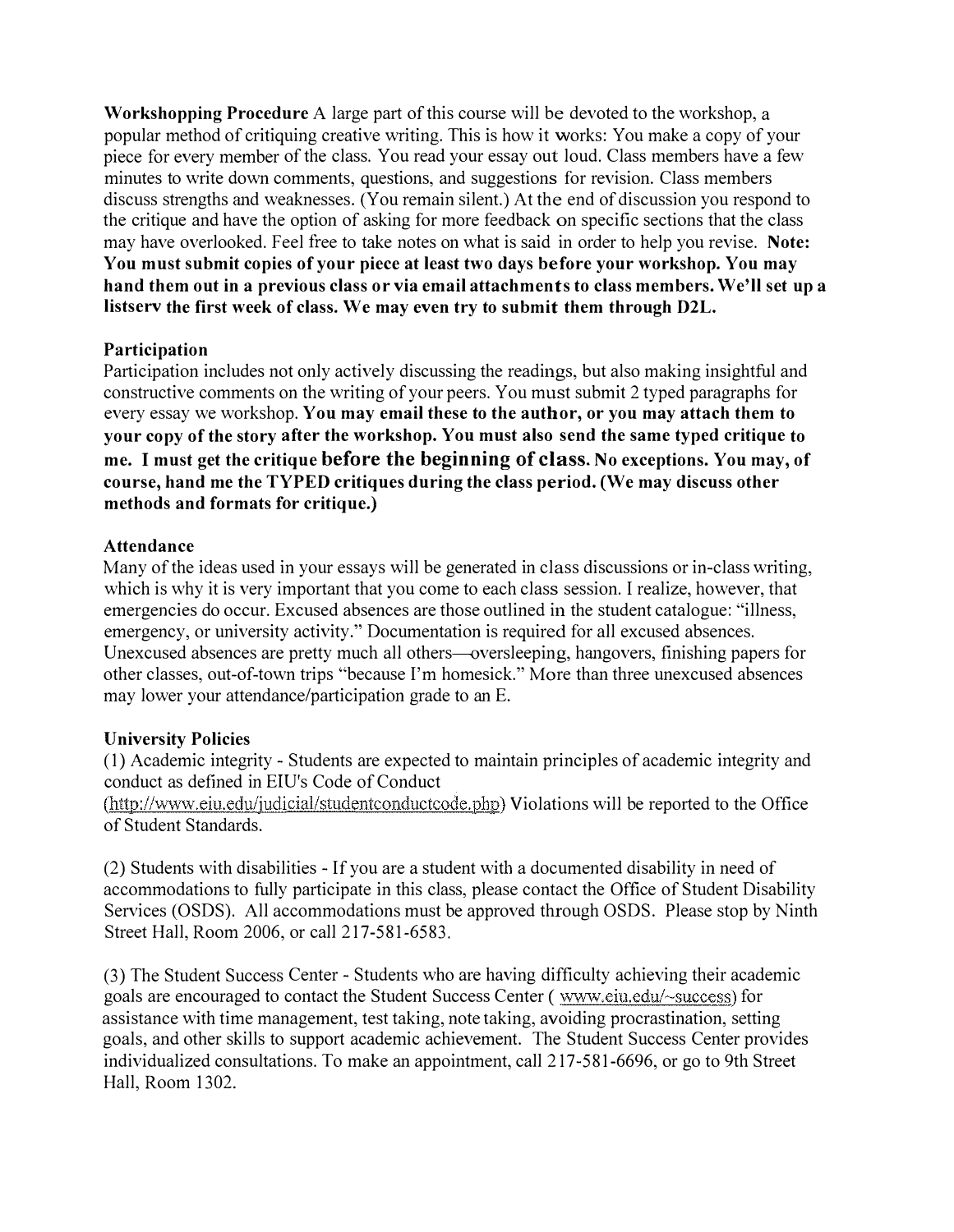## CLASS SCHEDULE

| #1 | T<br>TH        | 01/08<br>01/10 | Introduction to course/In-class writing<br>Read Why I Write (page 6 in Creative Nonfiction, aka CNF)<br>Read handouts: What is Creative Nonfiction and Irregular by Barrie Jean Borich<br>Listing Exercise |  |
|----|----------------|----------------|------------------------------------------------------------------------------------------------------------------------------------------------------------------------------------------------------------|--|
| #2 | T              | 01/15          | Read But Tell It Slant: From Poetry to Prose and Back Again (page 8 in<br>CNF)<br>Read Researching Your Own Life (45 in CNF)<br>Read Dillard essay (xi) in <i>In Fact</i>                                  |  |
|    | <b>TH</b>      | 01/17          | Bring three typed copies of lists to share with classmates<br>Read definition handouts                                                                                                                     |  |
| #3 | T              | 01/22          | The three lists due<br>In-class writing                                                                                                                                                                    |  |
|    | <b>TH</b>      | 01/24          | Read The Woman Who Slept With One Eye Open (182 in CNF) and also<br><i>Writing Personal Essays</i> (38 in CNF)                                                                                             |  |
| #4 | T<br>TH        | 01/29<br>01/31 | Workshops on Essay 2<br>Workshops on Essay 2                                                                                                                                                               |  |
| #5 | T<br><b>TH</b> | 02/05<br>02/0  | Workshops on Essay 2<br>Read The Comfortable Chair (122 in CNF) and<br>What They Don't Tell You about Hurricanes (223 in CNF)<br>Also: Read Being Brians (163 in In Fact)                                  |  |
| #6 | T<br><b>TH</b> | 02/12<br>02/14 | Bring in how-to paper (from magazines, internet, books) of your choice<br>Workshops on Essay 3                                                                                                             |  |
| #7 | T<br>TH        | 02/19<br>02/21 | Workshops on Essay 3<br>Workshops on Essay 3                                                                                                                                                               |  |
| #8 | T              | 02/26          | Read In the Woods (318 in In Fact) and A Braided Heart (14 in CNF)                                                                                                                                         |  |
|    | TH             | 02/28          | Reading TBA                                                                                                                                                                                                |  |
| #9 | T<br>TH        | 03/05<br>03/07 | Workshops on Essay 4<br>Workshops on Essay 4                                                                                                                                                               |  |